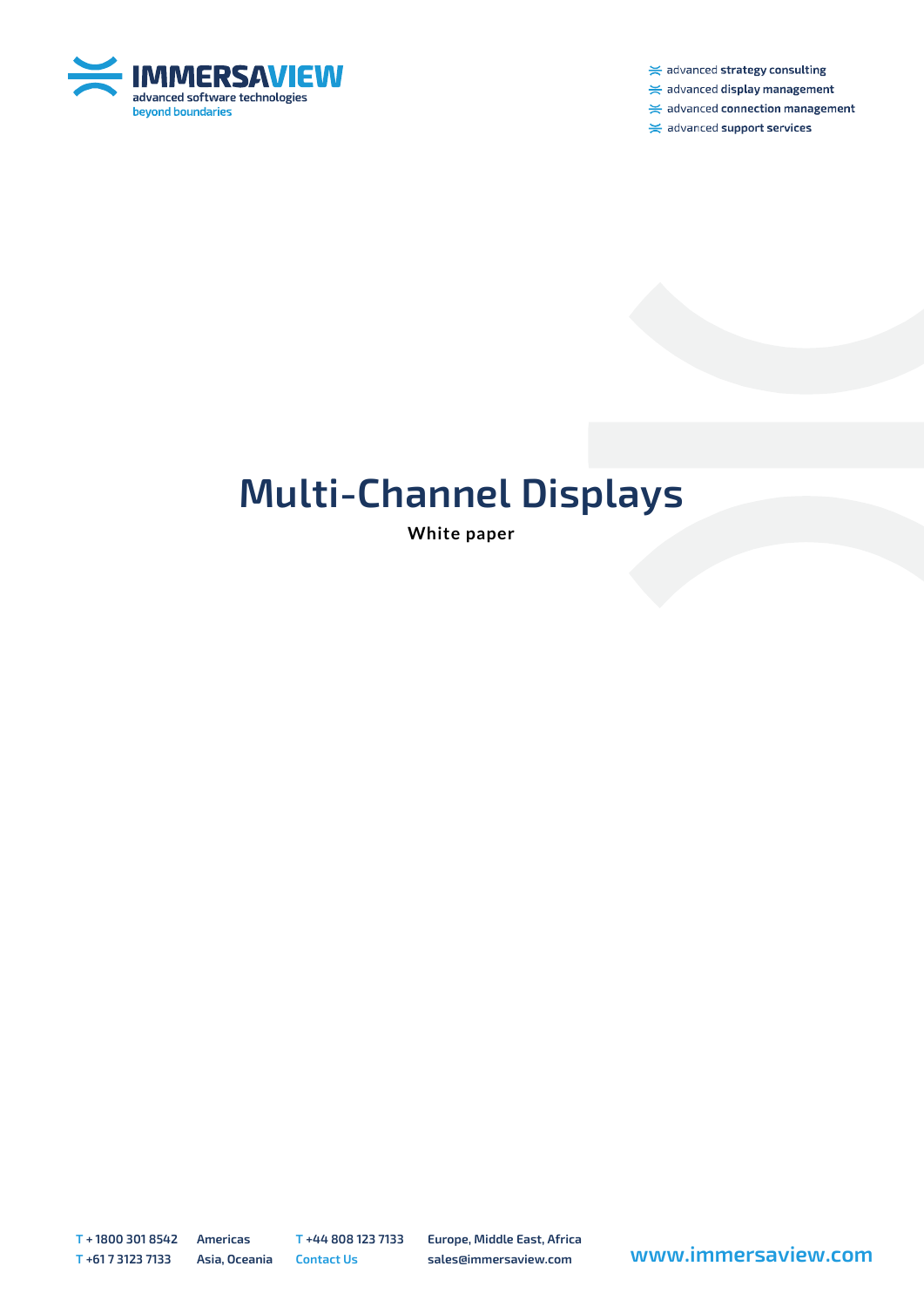

# Multichannel display set-ups are used when more than one projector is needed in a display system.

This may be because an increased field of view or a higher resolution displays than that offered by a single projector is required. There are a number of areas which need to be considered when undertaking a multichannel display including how the displays settings are configured on the PC, the field of view (FoV) of the display device and how the software is configured to match the display's FoV.

# **Display Settings**

There are a large number of possible display set-ups available which can be provided natively by the operating system or with additional options provided with display drivers and external devices. We don't intend to describe all of these alternative modes, but we do highlight a number of common uses for illustrate purpose.

# **Single Display**

To set-up a display for a single projector, this can be done by opening the display properties on a Windows PC and using the slide bar to adjust the resolution to the required setting. We recommend using the native resolution of the projection device when setting up display resolution. For example, a SXGA projector would be set to a resolution of 1280x1024 pixels.

| 2N<br><b>Display Properties</b>                                               |  |  |  |  |
|-------------------------------------------------------------------------------|--|--|--|--|
| Themes Desktop Screen Saver Appearance Settings                               |  |  |  |  |
| Drag the monitor icons to match the physical arrangement of your monitors.    |  |  |  |  |
|                                                                               |  |  |  |  |
|                                                                               |  |  |  |  |
|                                                                               |  |  |  |  |
|                                                                               |  |  |  |  |
|                                                                               |  |  |  |  |
| Display:                                                                      |  |  |  |  |
| 1. Plug and Play Monitor on NVIDIA GeForce 6600 GT                            |  |  |  |  |
| Screen recolution<br><b>Color quality</b><br>More<br>Less<br>Highest (32 bit) |  |  |  |  |
| .<br>1200 by 1024 pasels                                                      |  |  |  |  |
| V Use this device as the primary monitor.                                     |  |  |  |  |
| V Extend my Windows desktop anto this monitor.                                |  |  |  |  |
| Troubleshoot.<br>Advanced<br><b>Identify</b>                                  |  |  |  |  |
| OK.<br>Cancel<br>Acols                                                        |  |  |  |  |

Figure 1: Single display with a single output

**T + 1800 301 8542 Americas T +44 808 123 7133 Europe, Middle East, Africa**

**<sup>T</sup> +61 7 3123 7133 Asia, Oceania Contact Us sales@immersaview.com www.immersaview.com**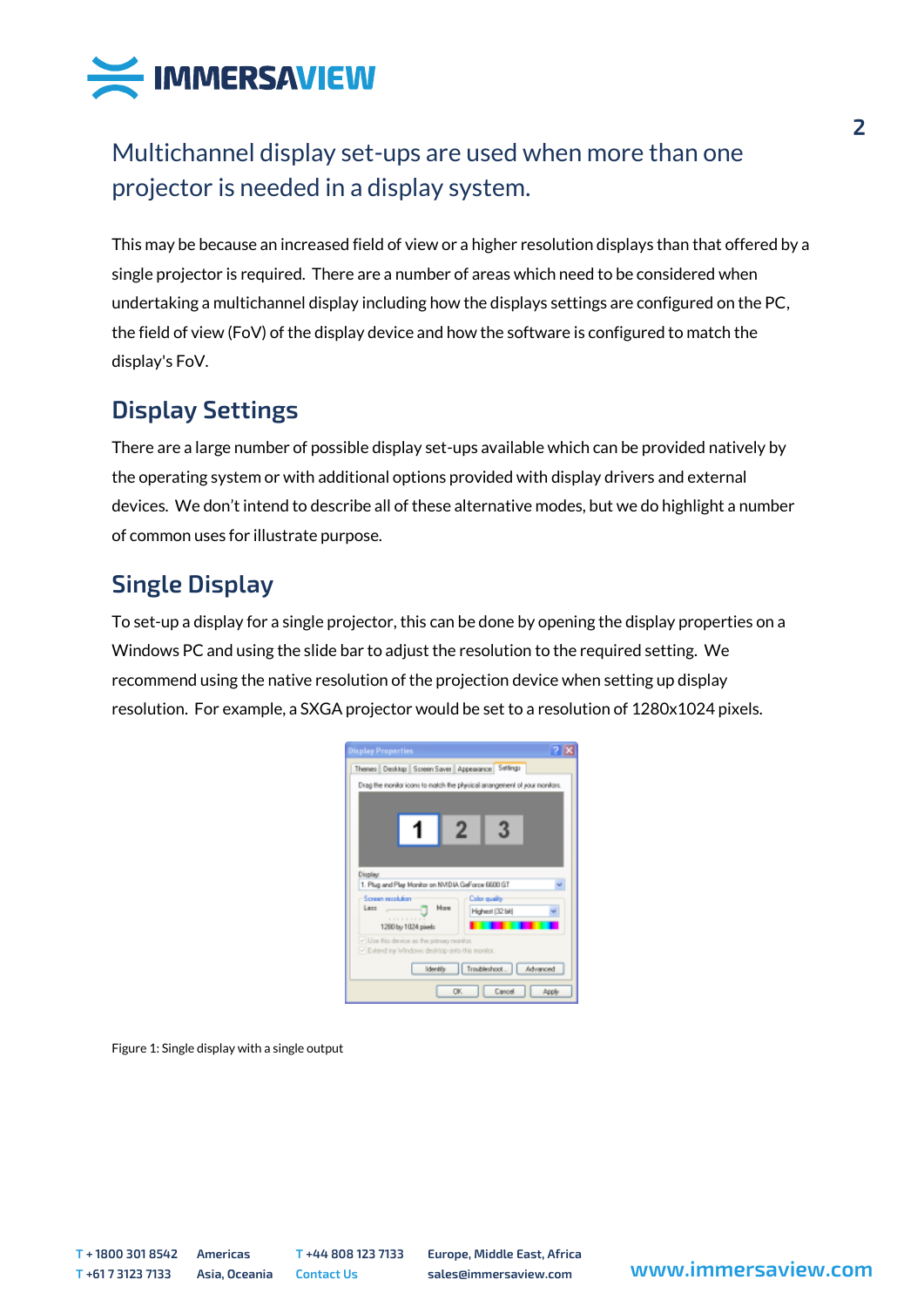

#### **Multi-displays**

With current graphics cards and mother boards, it is possible to set-up a number of outputs from one PC. Figure 2 shows three active outputs, each set to a resolution of 1280x1024 pixels which are horizontally configured.

| 2 B<br><b>Display Properties</b>                                                            |  |  |  |  |
|---------------------------------------------------------------------------------------------|--|--|--|--|
| Themes Desktop Screen Saver Appearance Settings                                             |  |  |  |  |
| Drag the monitor icons to match the physical arrangement of your monitors.                  |  |  |  |  |
|                                                                                             |  |  |  |  |
|                                                                                             |  |  |  |  |
| 3<br>2                                                                                      |  |  |  |  |
|                                                                                             |  |  |  |  |
|                                                                                             |  |  |  |  |
| Display:                                                                                    |  |  |  |  |
| 1. Plug and Play Monitor on NVIDIA GeForce 6600 GT                                          |  |  |  |  |
| Screen recolution<br><b>Color quality</b><br>More<br>Less                                   |  |  |  |  |
| Highest (32 bit)<br>                                                                        |  |  |  |  |
| 1200 by 1024 pixels                                                                         |  |  |  |  |
| V Use this device as the primary monitor.<br>V Extend my Windows desktop anto this monitor. |  |  |  |  |
| Troubleshoot. Advanced<br><b>Identify</b>                                                   |  |  |  |  |
|                                                                                             |  |  |  |  |
| OK.<br>Cancel<br>Apply                                                                      |  |  |  |  |

Figure 2: Three individual displays with three outputs

#### **Horizontal Span**

Figure 3 shows the "horizontal span" mode which is provided in the NVIDIA driver settings (and with a similar setting available on the ATI drivers). Here, displays [1] and [2] as shown in Figure 2 are combined into one large horizontal display. Display [1] is now seen as one individual display, with a total resolution of 2560x1024 pixels (2x 1280x1024).

| <b>Display Properties</b>                                                                   |  |  |
|---------------------------------------------------------------------------------------------|--|--|
| Themes Desktop Screen Saver Appearance Settings                                             |  |  |
| Drag the monitor icons to match the physical arrangement of your monitors.                  |  |  |
|                                                                                             |  |  |
|                                                                                             |  |  |
| 3                                                                                           |  |  |
|                                                                                             |  |  |
|                                                                                             |  |  |
| Display:<br>1. (Default Manitor) on NVIDIA GeForce 6600 GT                                  |  |  |
| Screen recolution<br><b>Color quality</b>                                                   |  |  |
| Mare<br>Less<br>Highest (32 bit)<br>                                                        |  |  |
| 2560 by 1024 pixels                                                                         |  |  |
| V Use this device as the primary monitor.<br>V Extend my Windows desktop anto this monitor. |  |  |
|                                                                                             |  |  |
| Troubleshoot. Advanced<br><b>Identify</b>                                                   |  |  |
| OK<br>Cancel<br>Apply                                                                       |  |  |

Figure 3: Single display in horizontal span with two outputs

**T + 1800 301 8542 Americas T +44 808 123 7133 Europe, Middle East, Africa**

**<sup>T</sup> +61 7 3123 7133 Asia, Oceania Contact Us sales@immersaview.com www.immersaview.com**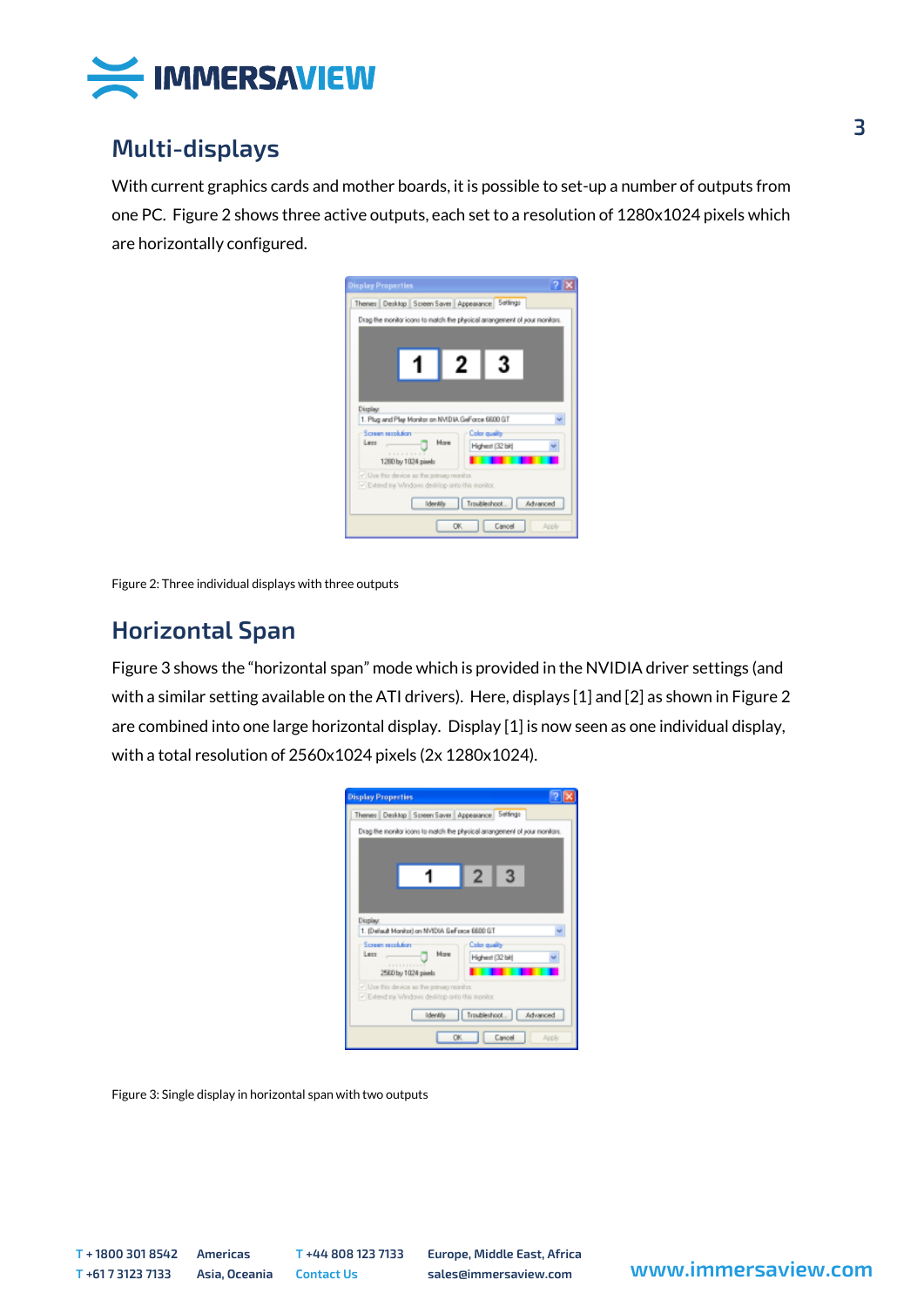

## **External Display Modules (Matrox)**

In addition to standard graphics cards and specific drivers, there are also external expansion modules which can be added to graphics cards. One such company providing these solutions is Matrox Graphics Inc. These devices enable one graphics card to have an extended desktop over 2 or 3 output devices.

| <b>Display Properties</b>                                                  |  |  |  |  |
|----------------------------------------------------------------------------|--|--|--|--|
| Themes Desktop Screen Saver Appearance Settings                            |  |  |  |  |
| Drag the monitor icons to match the physical arrangement of your monitors. |  |  |  |  |
|                                                                            |  |  |  |  |
|                                                                            |  |  |  |  |
|                                                                            |  |  |  |  |
|                                                                            |  |  |  |  |
|                                                                            |  |  |  |  |
| Daplay:                                                                    |  |  |  |  |
| 1. Plug and Play Monitor on NVIDIA GeForce 7600 GS<br>u                    |  |  |  |  |
| Screen reachtion<br>Color quality                                          |  |  |  |  |
| More<br>Less<br>Highest (32 bit)                                           |  |  |  |  |
| 3840 by 720 pixels                                                         |  |  |  |  |
| V Use this device as the primary monitor.                                  |  |  |  |  |
| V Extend my Windows desidop onto this monitor.                             |  |  |  |  |
| Toubleshoot<br>identify<br>Advanced                                        |  |  |  |  |
| Cancel<br>OK<br><b>Apply</b>                                               |  |  |  |  |

Figure 4: Single display using a Matrox "Triple Head to Go" adaptor with three outputs

### **Multi-PC displays**

| <b>Display Properties</b>                                                                                 | $2 \times$<br>? X Display Properties                                                                        |  |
|-----------------------------------------------------------------------------------------------------------|-------------------------------------------------------------------------------------------------------------|--|
| Themes Desktop Screen Saver Appearance Settings                                                           | Themes Desktop Screen Saver Appearance Settings                                                             |  |
| Drag the monitor icons to match the physical arrangement of your monitors.                                | Drag the monitor icons to match the physical arrangement of your monitors.                                  |  |
| Display:                                                                                                  | Display.                                                                                                    |  |
| 1. Plug and Play Monitor on NVIDIA GeForce 6600 GT                                                        | 1. Plug and Play Monitor on NVIDIA GeForce 6600 GT                                                          |  |
| Screen recolution<br><b>Color quality</b><br>Mare<br>Lett<br>Highest (32 bit)<br>.<br>1200 by 1024 pixels | Screen recolution<br><b>Color quality</b><br>Mare<br>Lett<br>Highest (32 bit)<br>. 7<br>1200 by 1024 pixels |  |
| V Use this device as the primary monitor.                                                                 | V Use this device as the primary monitor.                                                                   |  |
| V Extend my Windows desktop anto this monitor.                                                            | V Extend my Windows desktop anto this monitor.                                                              |  |
| Troubleshoot.                                                                                             | Troubleshoot.                                                                                               |  |
| Advanced                                                                                                  | Advanced                                                                                                    |  |
| Identify                                                                                                  | <b>Identifs</b>                                                                                             |  |
| Cancel                                                                                                    | Cancel                                                                                                      |  |
| OK.                                                                                                       | OK.                                                                                                         |  |
| Apply                                                                                                     | Acoly                                                                                                       |  |

Figure 5: Single display output on two PCs providing two outputs

Figure 5 shows the same display and resolution settings from two different PCs. Here one PC provides the graphics for one projector. Any number of PCs and projectors can be combined in this instance to meet various display requirements. For this type of set-up (often referred to as a PC cluster) the software has to know that there are others PCs in the system and also which PC is rendering which part of the scene. This is commonly referred to as the display channel's FoV.

**T + 1800 301 8542 Americas T +44 808 123 7133 Europe, Middle East, Africa**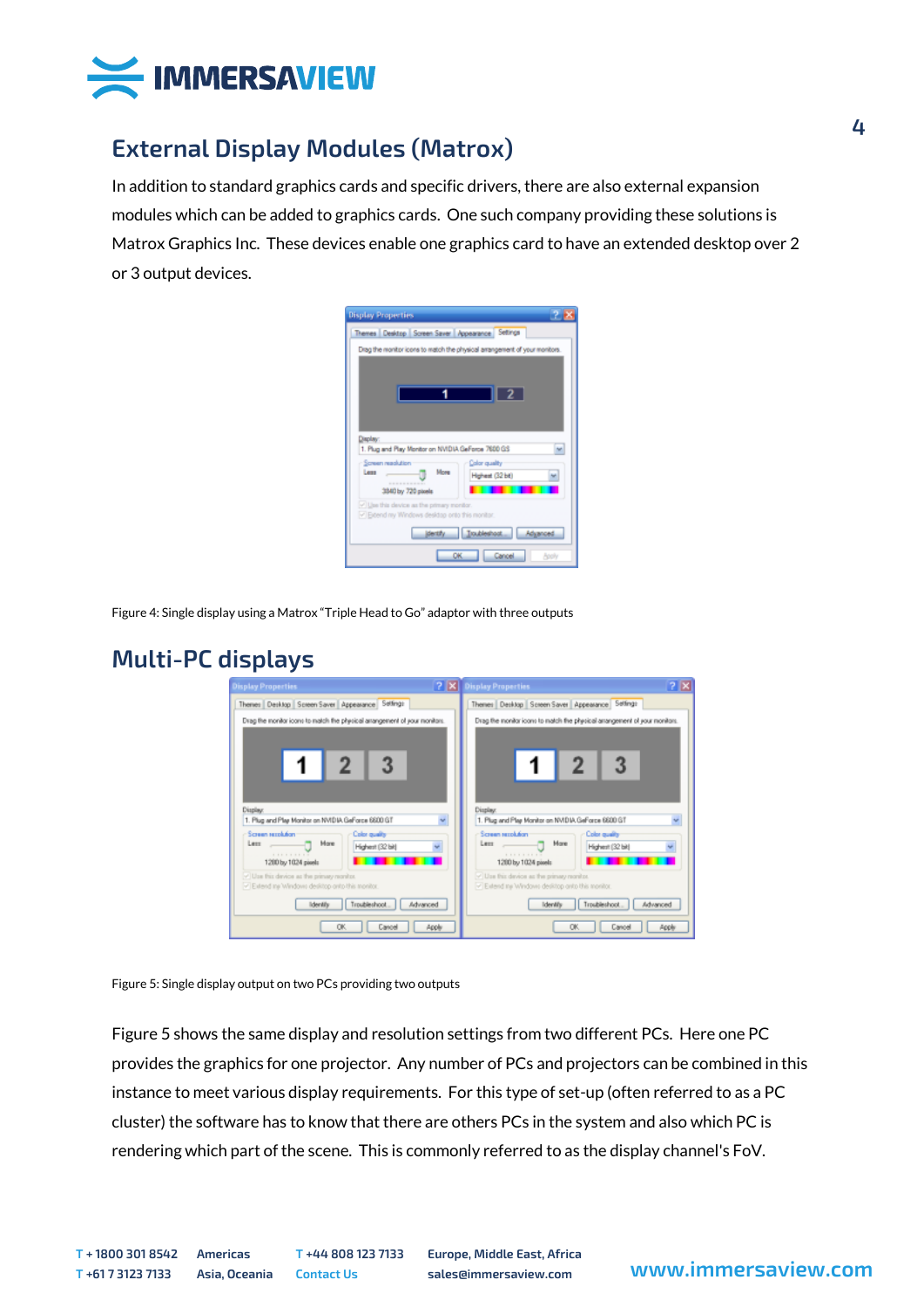

## **Display FoV**

Generally curved screen displays are defined in terms of it's field of view. Here, we describe a curved screen set-up using 3 projectors to produce a display of 160 degrees horizontally and 40 degrees vertically.



Figure 6: 3 Projector set-up with overlaps producing a 160x40 degree display

Figure 6 shows the horizontal FoV for 3 projectors used in a curved screen set-up. The diagram also shows an overlapping region between display 1 and 2, and between 2 and 3. This overlapping region is used for edge blending to produce a seamless image.

The specifications for the display are as follows;

- Overall horizontal FoV = 160 degrees
- Overlap region FoV = 5 degrees (10 degree total)
- Required overall FoV to be generated =  $170$  degrees ( $160 + 10$ )

This therefore results in a horizontal FoV (HFoV) for each projector of 56.67 degrees (170/3).

The heading information (i.e. the position of the centre of each projector) as defined by a black line in centre of each projector in Figure 6, is 53.33 degrees (160/3).